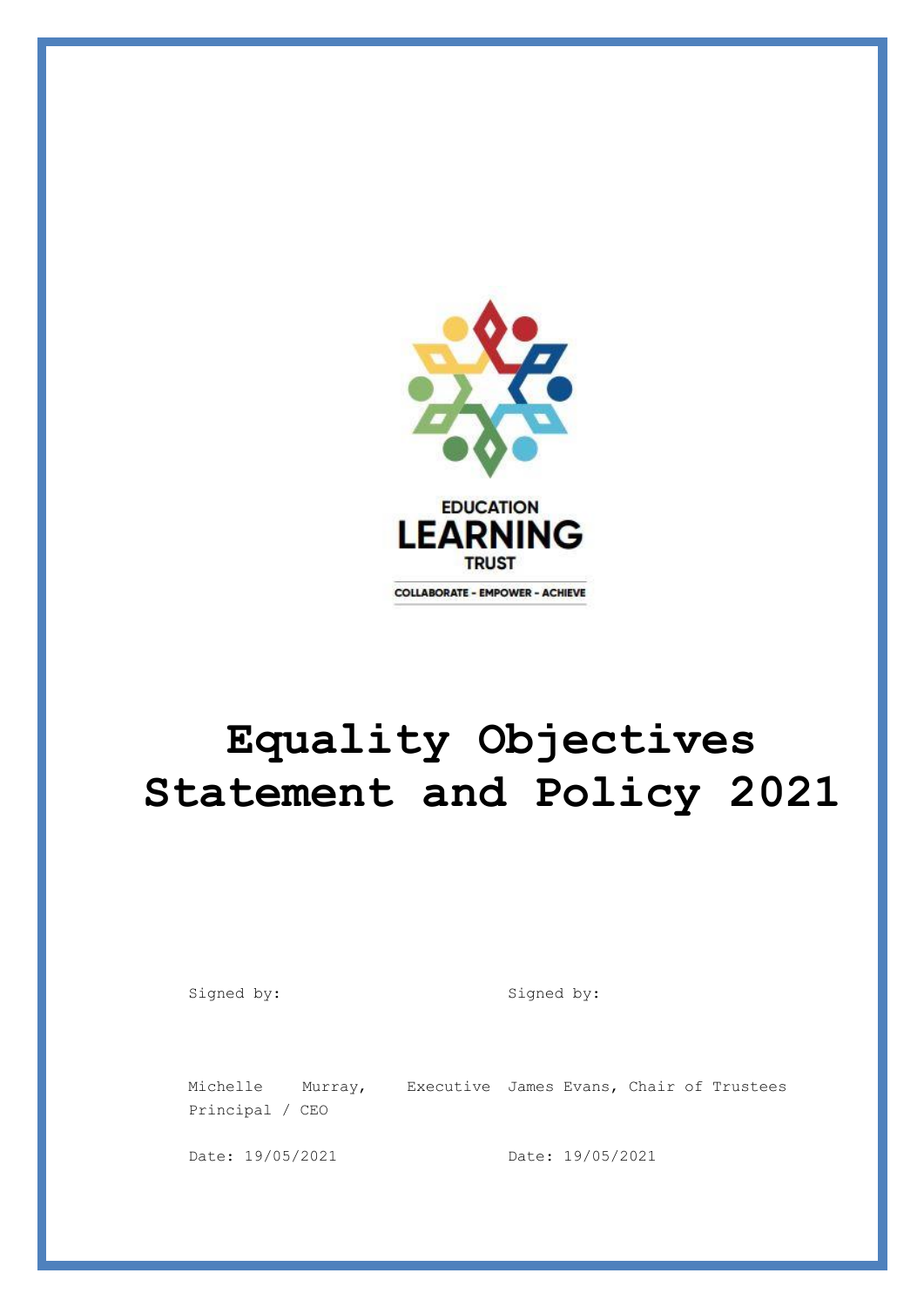

# **Revision History**

| <b>Date</b>   | Documen<br>t<br>Version | Document Revision History                                                                                                                       | Document Author /<br>Reviser                   |
|---------------|-------------------------|-------------------------------------------------------------------------------------------------------------------------------------------------|------------------------------------------------|
| March<br>2020 | 1.0                     | Draft<br>New Policy - Ratified by<br>Trust Board 21/04/20 and<br>circulated to Headteachers<br>for distribution to staff.<br>Policy on GovHubs. | Michelle Murray,<br>CEO/Executive<br>Principal |
| May<br>2021   | 1.1                     | Annual Review of policy.<br>Approved by Trust Board<br>19/05/2021 Circulated to<br>staff, AGBs and & added to<br>websites.                      | J Jones HR and<br>Compliance<br>Manager        |
|               |                         |                                                                                                                                                 |                                                |

 $\frac{1}{\sqrt{2}}\int d^3x\sqrt{2\pi}\left(\frac{1}{2}\right)\left(\frac{1}{2}\right)\left(\frac{1}{2}\right)\left(\frac{1}{2}\right)\left(\frac{1}{2}\right)\left(\frac{1}{2}\right)\left(\frac{1}{2}\right)\left(\frac{1}{2}\right)\left(\frac{1}{2}\right)\left(\frac{1}{2}\right)\left(\frac{1}{2}\right)\left(\frac{1}{2}\right)\left(\frac{1}{2}\right)\left(\frac{1}{2}\right)\left(\frac{1}{2}\right)\left(\frac{1}{2}\right)\left(\frac{1}{2}\right)\left(\frac{1}{2}\right)\left(\frac{1}{2}\right)\left(\frac{1}{2$ 

#### Contents

| 1.  |  |
|-----|--|
| 2.  |  |
| 3.  |  |
| 4.  |  |
| 4.1 |  |
| 4.2 |  |
| 4.3 |  |
| 4.4 |  |
| 5.  |  |
| 6.  |  |
| 7.  |  |
| 8.  |  |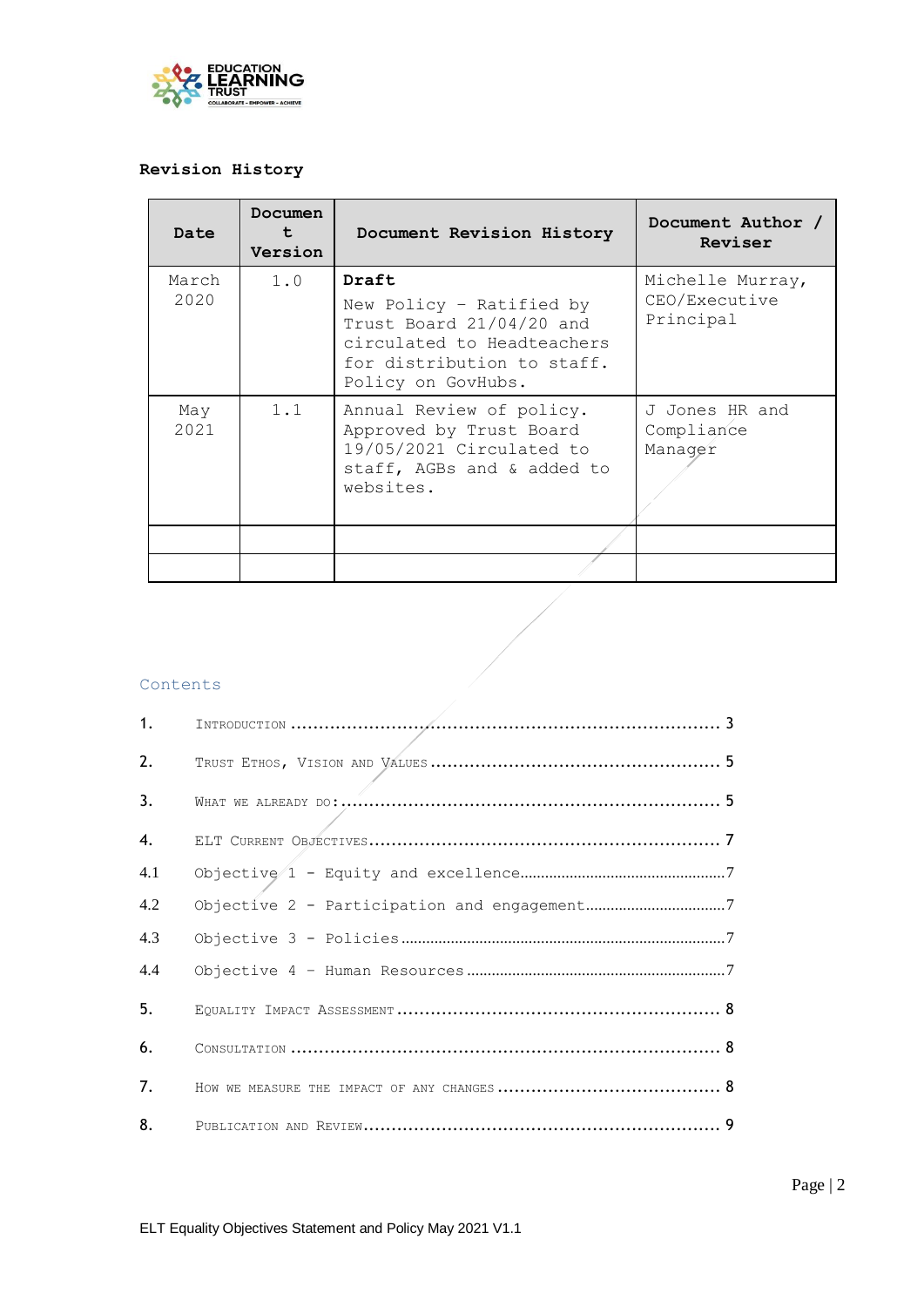

#### <span id="page-2-0"></span>**1. INTRODUCTION**

The Education Learning Trust actively promotes equality in an inclusive culture. As academies it is our intention to provide education for all pupils, which acknowledges that the society within which we live is enriched by diversity. We will strive to ensure that the culture and ethos of the Trust reflects the diversity of all members of the academy communities, where everyone is equally valued and where we all treat one another with respect and fairness. Pupils are provided with the opportunity to experience, understand and celebrate diversity.

As a Trust we will not tolerate harassment of any kind. We expect all involved in the Trust to be committed to eliminating all forms of discrimination, on the grounds of race, gender, disability, sexuality, age, religion and belief.

The Trust aims to prepare all students for a future world and adult life in a multi-racial, interdependent world. We will seek to ensure that we:

- promote equality of all groups, for example assessing the impact of our policies on different groups;
- promote community cohesion by encouraging the development of mutual respect and good relationships between persons of different racial groups and genders;
- challenge and seek to eradicate discrimination on any grounds, including ethnicity, age, gender or gender identity, disability, religion or religious affiliation. This will include, for example, acting quickly to deal with all bullying, including that which is aimed at groups as well as individuals, such as racist bullying;
- give a high profile to rights and responsibilities by promoting human rights, justice and fairness throughout the curriculum and wider academy community
- develop a strategy that includes all equality strands and links targets and actions with our School Improvement Plans;
- ensure that all pupils have a right to equality of access to what is best in educational provision;
- ensure that there is no restricted access given to some students because of stereotyped views of ability

The Education Learning Trust welcomes its duties under the Equality Act (2010). The Equality Act established 9 protected characteristics which apply to academies: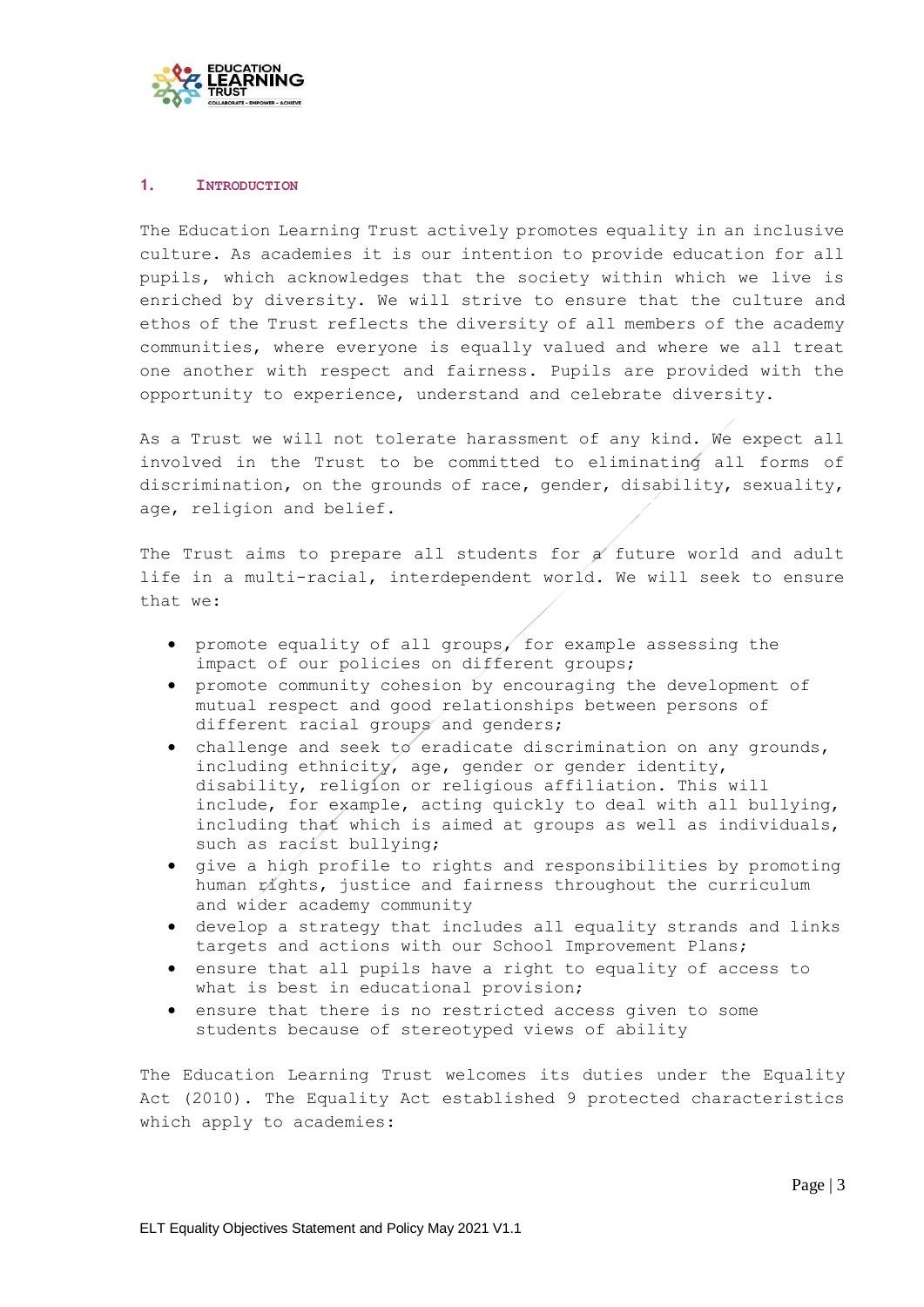

- Disability
- Race
- $\bullet$  Sex
- Gender reassignment
- **•** Pregnancy and maternity
- Religion or belief
- Sexual orientation
- Marriage and civil partnership
- $Aq$ e

Public Sector Equality Duty (2011)

This policy sets out how the Education Learning Trust has paid due regard to the need to:

- eliminate discrimination, harassment, victimisation and any other conduct that is prohibited by or under this Act
- advance equality of opportunity between persons who share a relevant protected characteristic and persons who do not share it
- foster good relations between persons who share a relevant protected characteristic and persons who do not share it.

Specific Duties under the Public Sector Equality Duty are to:

- publish information which demonstrates our compliance with the need to have due regard for the three aims of the General Duty
- prepare and publish specific and measurable objectives which we will pursue over the coming years to achieve the three aims

This policy sets out the steps the Trust will take that will result in improved outcomes for all members of the academies communities in all aspects of academy life, taking positive action to promote equality.

Definition of 'due regard' and how we aim to comply with the principles of the general duty

- 1. While making a decision that might affect an equality group, the decision-maker must have regard to the three aims of the Act at the time. This cannot be done in retrospect, nor can it be delegated
- 2. The duty will be exercised with rigour and with attention to relevant evidence, including that derived from consultation with staff and the wider community
- 3. The duty is continuing, so we will revisit it and bear it in mind constantly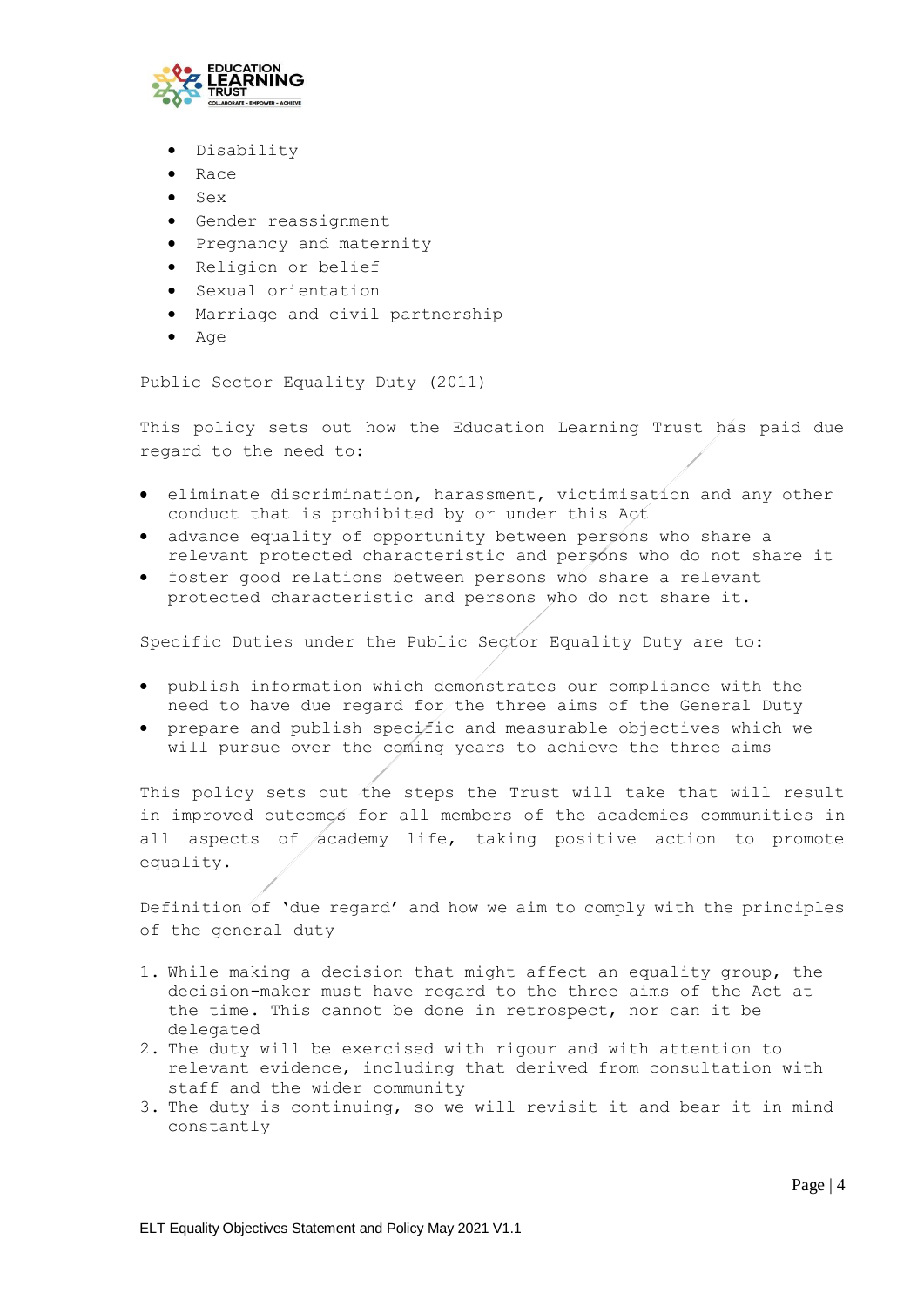

4. We will keep records to show that the equality duties have been considered on each occasion.

## <span id="page-4-0"></span>**2. TRUST ETHOS, VISION AND VALUES**

The role of The Education Learning Trust is to achieve excellence for each individual in learning and personal development. In order to realise this, our primary aim is to create a learning community which collaborates to empower to achieve through:

- exciting, innovative and challenging learning communities
- school improvement strategies arising from evidenced based research and professional enquiry
- opportunities for professional development and leadership
- a celebration of the diversity and uniqueness of individual settings
- a recognition of the value to learning of partnership, both locally and nationally

Resulting in an exceptional learning journey for all.

At the Education Learning Trust we are committed to ensuring equality of education and opportunity for all pupils, staff, parents and carers, with a particular focus on those who share a protected characteristic. We recognise that treating people equally does not necessarily involve treating them all the same. We aim to include a culture of inclusion and diversity in which all those connected to the Trust feel proud of their identity and able to participate fully in academy life.

# <span id="page-4-1"></span>**3. WHAT WE ALREADY DO:**

In order to comply with the public duty we have the following procedures in place to ensure that we consider the needs of all of our pupils and employees in everything we do.

# **Eliminate discrimination, harassment, victimisation and any other conduct that is prohibited by or under this Act.**

- Headteachers/ Heads of School have responsibility for monitoring policies and practices associated with equal opportunities and community cohesion and the collection of information on the outcomes of policy with regard to different groups of students and their achievements.
- The DFO has responsibility for monitoring policies and practices associated with disability and equal opportunities with regard to recruitment, retention and development of disabled employees.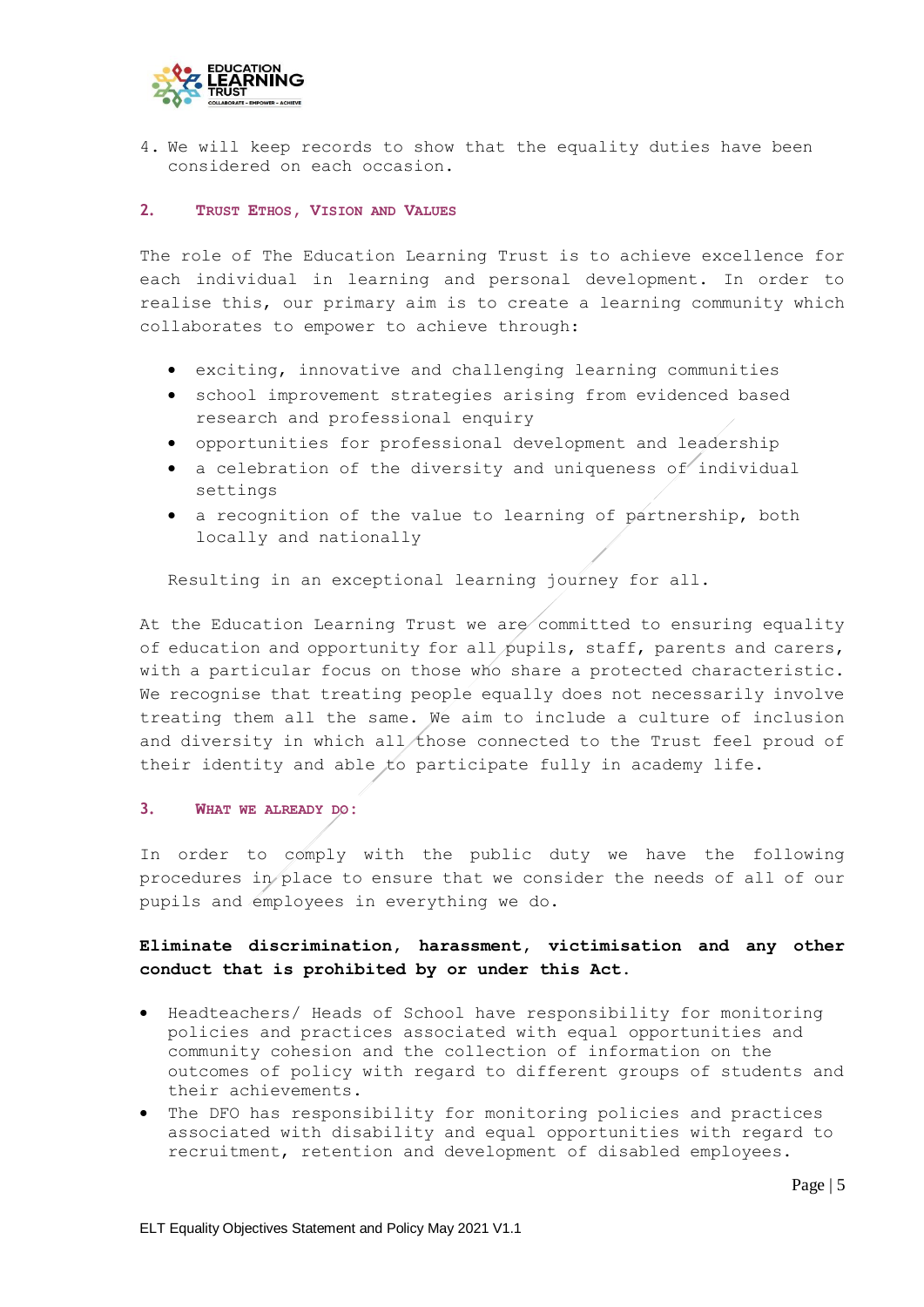

- Any discrimination will be dealt with under existing Trust discipline procedures.
- The Trust deals with admissions in a non-selective way, taking in mixed, multi ethnic students of all abilities and serving the local community first.

# **Advance equality of opportunity between persons who share a relevant protected characteristic and persons who do not share it.**

Pupils throughout the Trust have a right to expect a variety of teaching and learning styles designed to develop independent learning and the acquisition of a body of knowledge, skills and attitudes which will prepare them for their next stage. Teachers recognise the importance of a range of learning activities and good classroom organisation in promoting achievement by all pupils.

Achievement: Teaching and learning styles can have a differential impact on pupil achievement. The Trust holds data on standards and progress achieved by all pupils and analyses this to monitor the performance of those with particular characteristics, where these are known. The relevant characteristics include: gender; ethnicity; first language; special educational need and eligibility for free school meals. External data, for example that made available by DfE, the local authority and Ofsted, also shows attainment and progress measures categorised by different characteristics.

Pupils with identified special educational needs are catered for within the classroom environment by differentiation and support.

Pupils taking public examinations have fair access to assessment by allowing them suitable access arrangements which allow learners to show what they know without changing the demands of the assessment.

Social activities are flexible enough to allow all pupils to participate.

# **Foster good relations between persons who share a relevant protected characteristic and persons who do not share it.**

Teachers and teaching assistants should encourage positive interaction between pupils by seating pupils in mixed race/gender groups where appropriate e.g. collaborative learning activities.

It is the responsibility of all staff to respond to the moral, spiritual, cultural, and social needs of each pupil. Through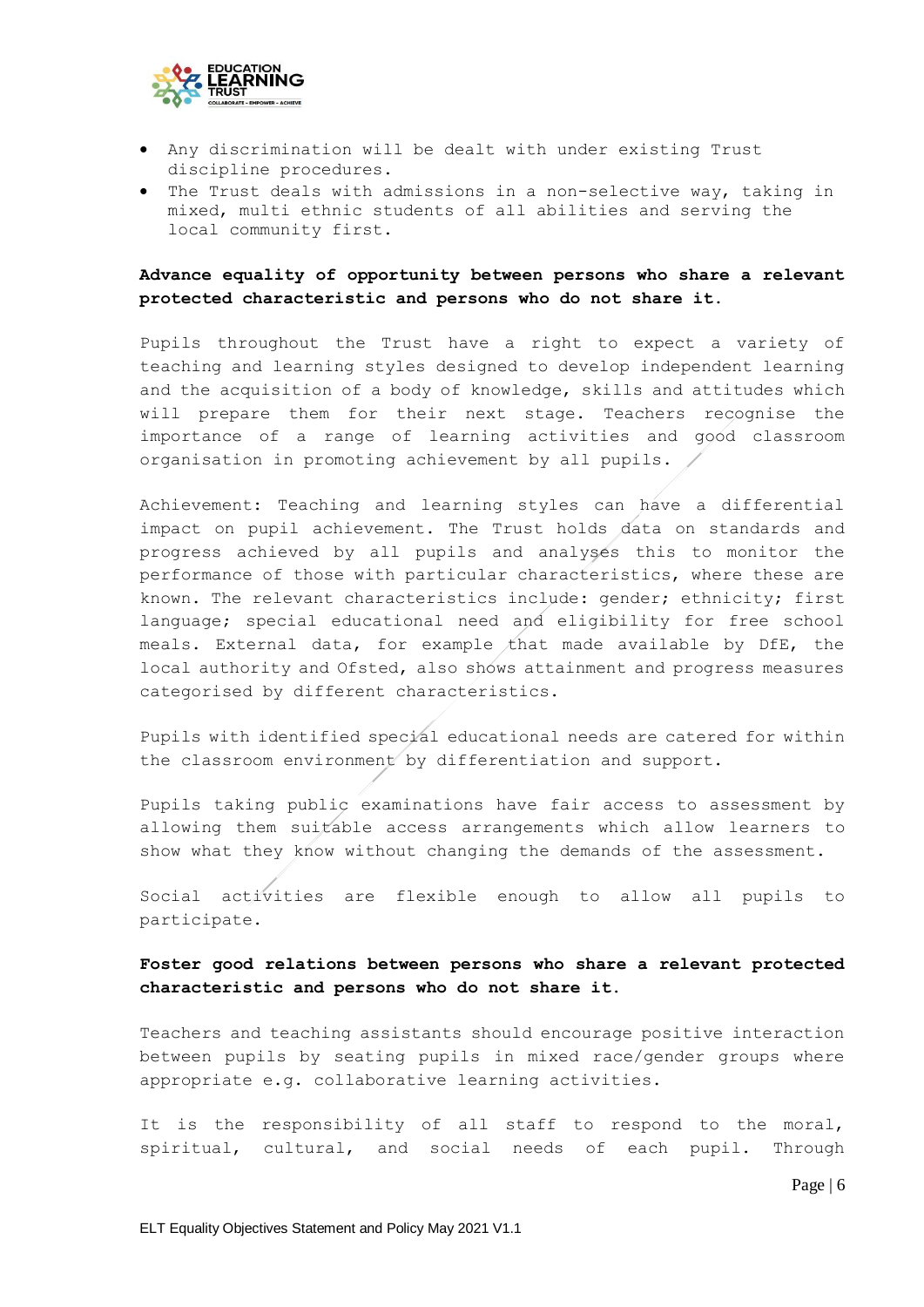

assemblies, Religious Education and other activities specifically, but also in other areas of the curriculum, the Trust seeks to promote a positive attitude towards differing cultures, religions and lifestyles. Prayers and stories from a variety of religions are used and places of worship are visited as part of thematic work.

#### <span id="page-6-0"></span>**4. ELT CURRENT OBJECTIVES**

The Trust is working towards achieving the following objectives:

<span id="page-6-1"></span>4.1 Objective 1 - Equity and excellence

The Trust will:

- Monitor and evaluate attainment and progress of all pupils and with specific reference to groups with different characteristics. These will include ethnicity, gender, first language, special educational needs, and Free School Meals eligibility. An annual report will be produced for the governors/Trustees.
- <span id="page-6-2"></span>4.2 Objective 2 - Participation and engagement

The Trust will:

- Monitor participation in extra-curricular activities and report to governors.
- Consider ways to increase participation if any group is under represented as identified by monitoring.
- Monitor attendance patterns and report to governors.

## <span id="page-6-3"></span>4.3 Objective 3 - Policies

The Trust will:

 Conduct equality impact assessments for any new or substantially amended policies.

<span id="page-6-4"></span>4.4 Objective 4 – Human Resources

The Trust will:

 Ensure all vacancies are filled using the principles of equal opportunities and safer recruitment, including at least one member of each panel with relevant training.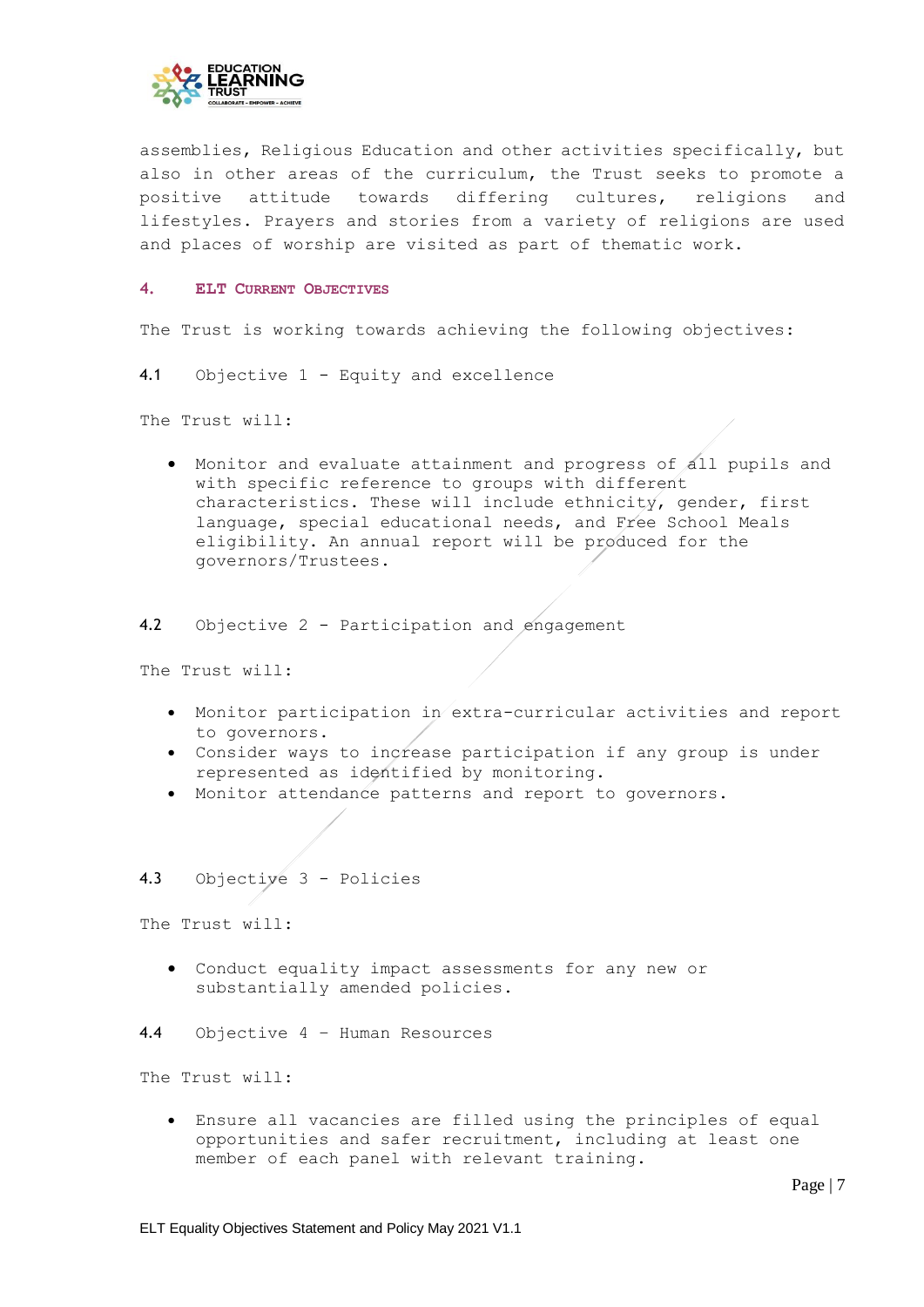

 Monitor applications and appointments, and produce an annual summary for Trustees.

#### <span id="page-7-0"></span>**5. EQUALITY IMPACT ASSESSMENT**

In order to ensure that our current provision and procedures comply with the requirements of the Equality Act we will carry out regular reviews of all aspects of academy life with regard to the protected characteristics by means of an Equality Impact Assessment.

All academy leaders and managers will be trained in carrying out an Equality Impact Assessment of their area of responsibility for activities both within and beyond the academy day (see appendix 1).

Any gaps in provision and practice that are identified form part of an action plan (see appendix 2). Our future intention is to use an Equality Impact Assessment when we intend the following actions:

- to introduce new provision or practige
- to change or reduce provision or practice
- to remove provision or practice.

#### <span id="page-7-1"></span>**6. CONSULTATION**

The Education Learning Trust recognises the importance of taking account of people's differing experiences, needs and histories, and of the differing challenges and barriers which they may face. Bearing in mind the protected characteristics, consultation with those we have identified as likely to be affected forms part of every Equality Impact Assessment. We will consult with pupils' parents/carers, staff, employee representatives, governors and other academy users when appropriate. We will consult in the following ways:

- We will meet pupils to discuss their needs and progress
- We will ask for input from staff, parents/carers, the community and governors when introducing new policies, procedures and ways of working.

## <span id="page-7-2"></span>**7. HOW WE MEASURE THE IMPACT OF ANY CHANGES**

We will monitor the ongoing impact of these changes on those who may be affected in the following ways: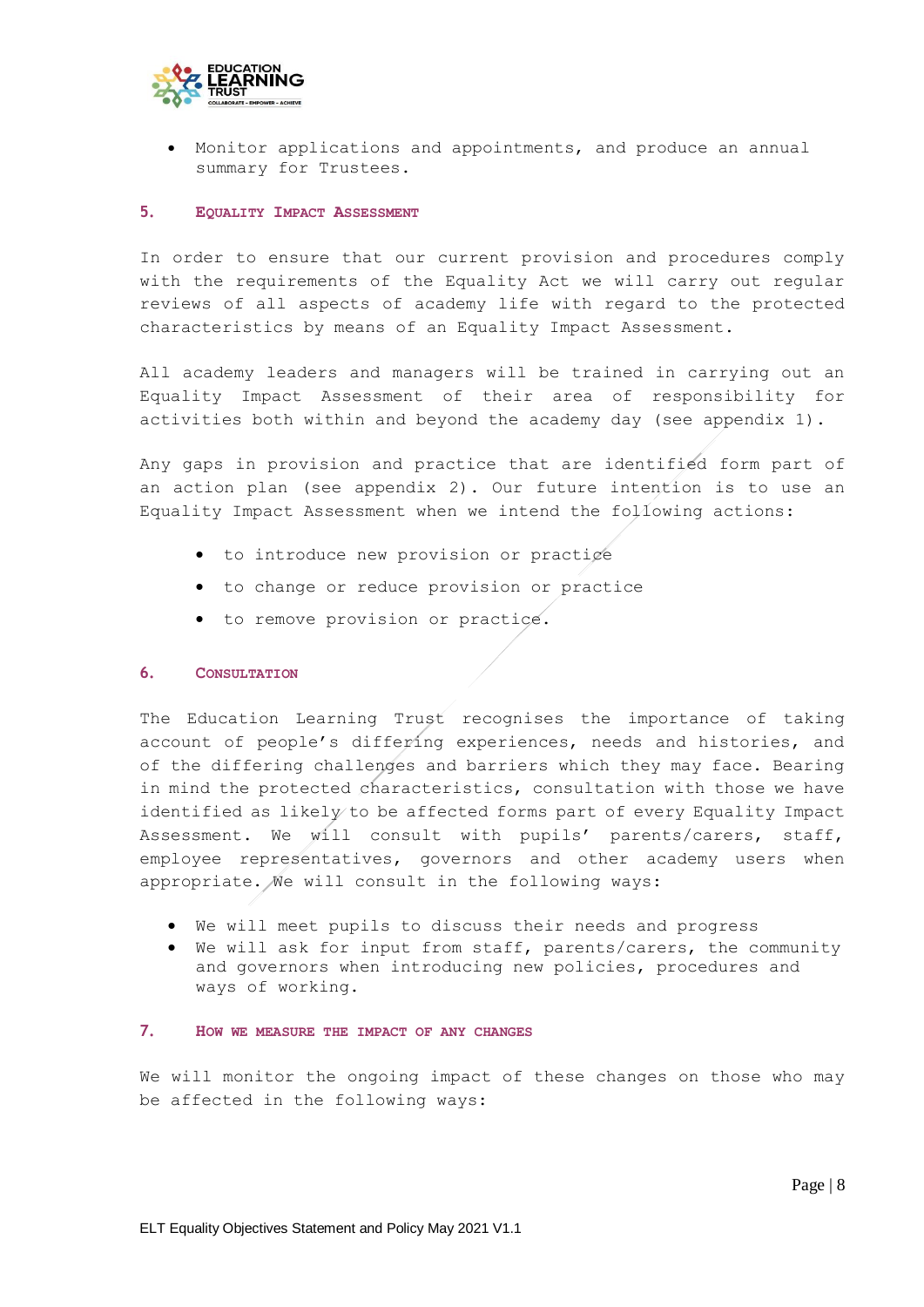

- Tracking of pupil achievement across the Trust with an additional focus on equality groups
- Staff surveys and consultation that demonstrates emotional health and wellbeing, engagement and involvement

#### <span id="page-8-0"></span>**8. PUBLICATION AND REVIEW**

The specific duties under this Act require us to be open and transparent about all our decision- making processes, intentions and results.

We will record the results of our equality impact assessments and action taken. We will review and publish this information and its impact on our students and staff through:

- An annual report to the Governing Body
- An annual report on the Trust website

**Equality Impact Assessment**

**Lead Member of Staff: Other Staff Involved:**

**Proposed Plan** 

Background/ how this proposal has come about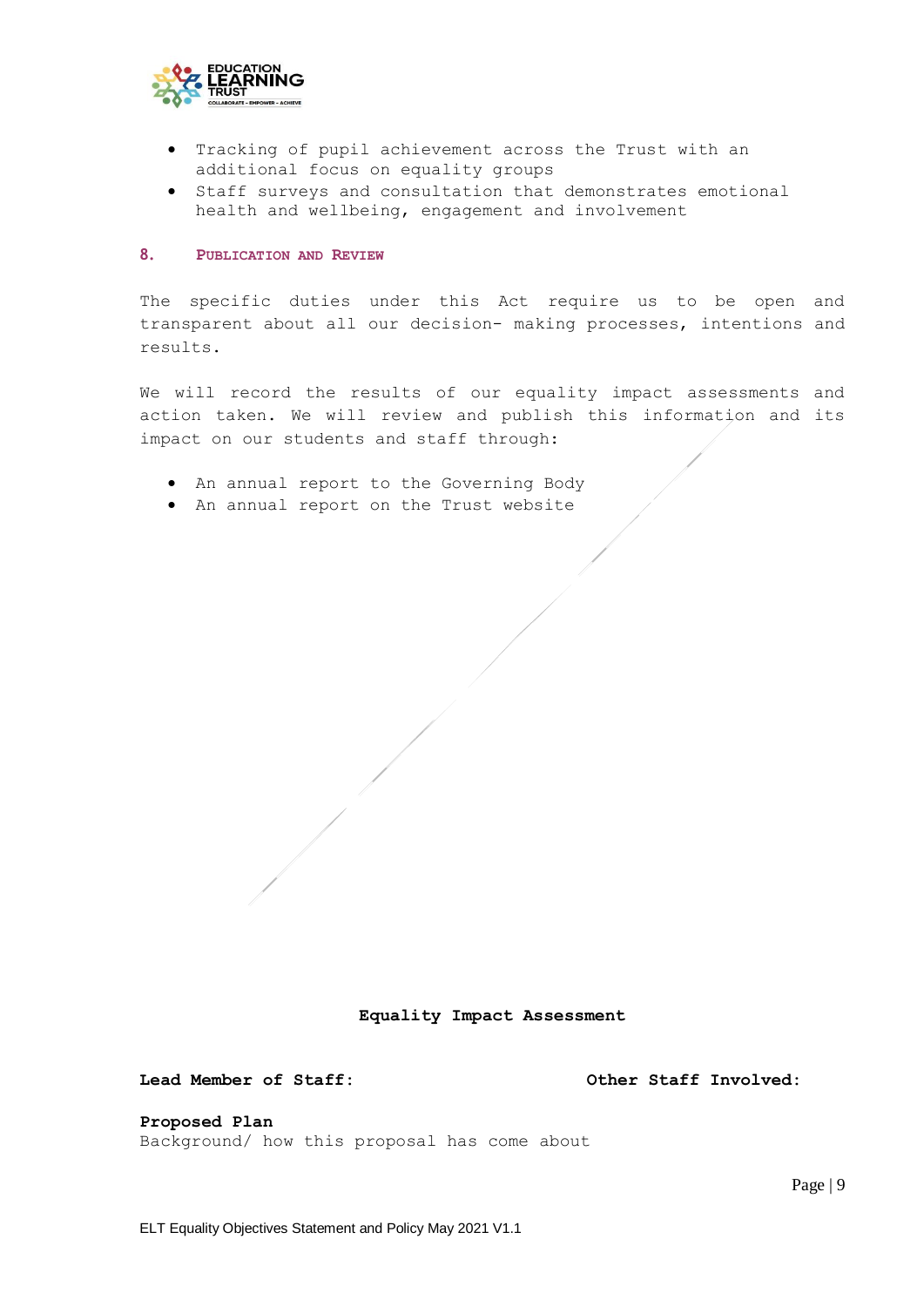

Reason for proposal – to introduce new practice/provision/ to change or reduce practice/provision /to remove practice/provision

Main stakeholders Any legislation or guidance that informs the proposals.

# **Is the proposal likely to have an adverse impact on compliance with the Equality Duty?**

- Eliminating unlawful discrimination, harassment and victimisation Y/N
- Promoting equality of opportunity Y/N
- Fostering good relations Y/N Please explain

#### **Consultation Process**

With whom do you plan to consult? How? Where is the evidence of the consultation?

### **Potential Issues:**

| Characteristic  | Impact of proposal<br>(specify if impact is to<br>student, parent/carer,<br>staff, governor, other) | Positive<br>Negative<br>Neutral | Can barrier<br>be removed?<br>Y/N |
|-----------------|-----------------------------------------------------------------------------------------------------|---------------------------------|-----------------------------------|
| Disability      |                                                                                                     |                                 |                                   |
| Sex             |                                                                                                     |                                 |                                   |
| Gender Re-      |                                                                                                     |                                 |                                   |
| assignment      |                                                                                                     |                                 |                                   |
| Religion/Belief |                                                                                                     |                                 |                                   |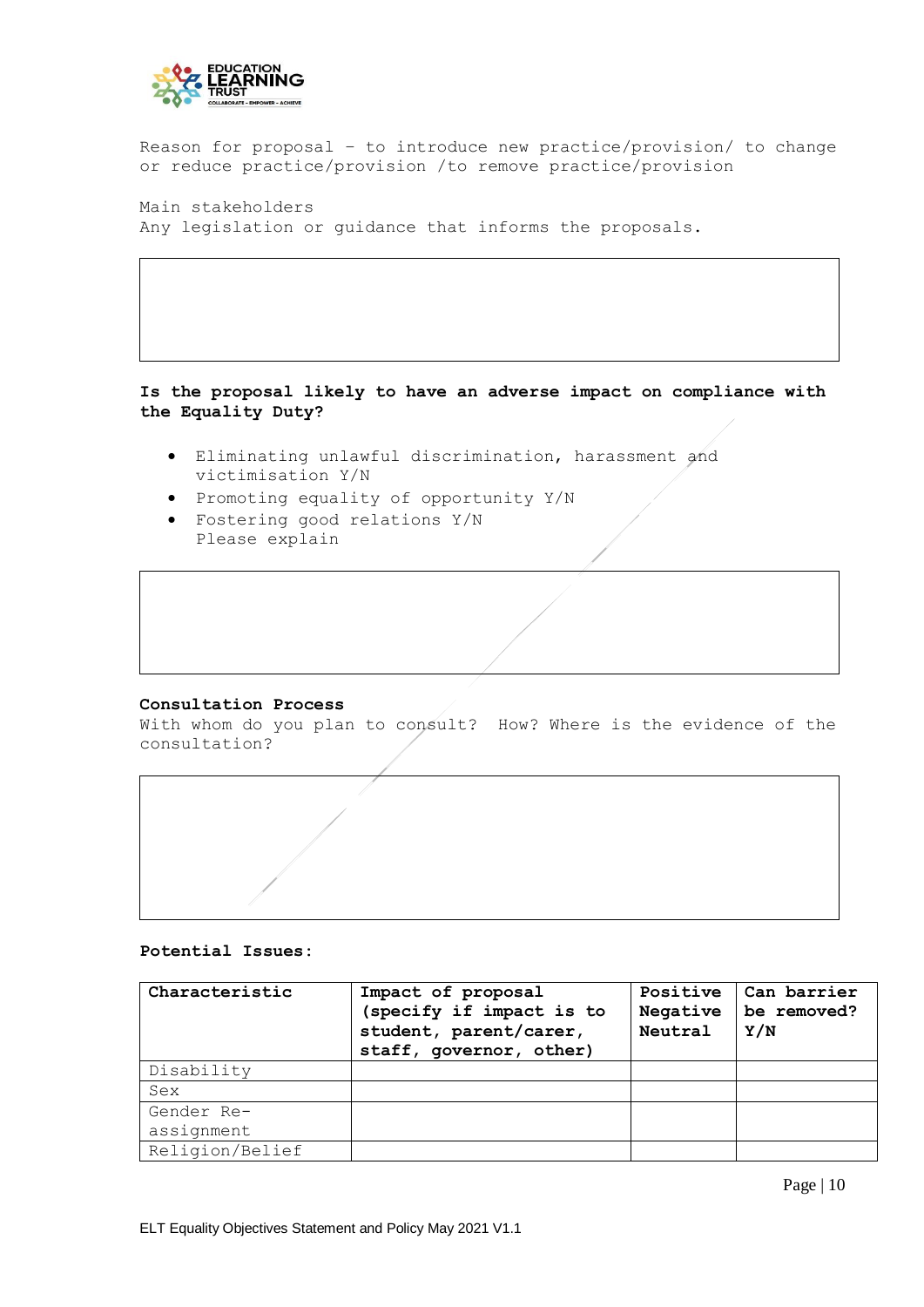

| Pregnancy/Maternity |  |  |
|---------------------|--|--|
| Sexual Orientation  |  |  |
| Marriage, civil     |  |  |
| partnership         |  |  |
| Age                 |  |  |

Other (See below)

Date:

Signed:

| Action Plan Following Equality Impact Assessment |  |  |  |  |  |  |
|--------------------------------------------------|--|--|--|--|--|--|
|--------------------------------------------------|--|--|--|--|--|--|

| Objective   Action |  | Timescale   Responsible   Resources   Measurable<br>Person | Outcomes |
|--------------------|--|------------------------------------------------------------|----------|
|                    |  |                                                            |          |
|                    |  |                                                            |          |